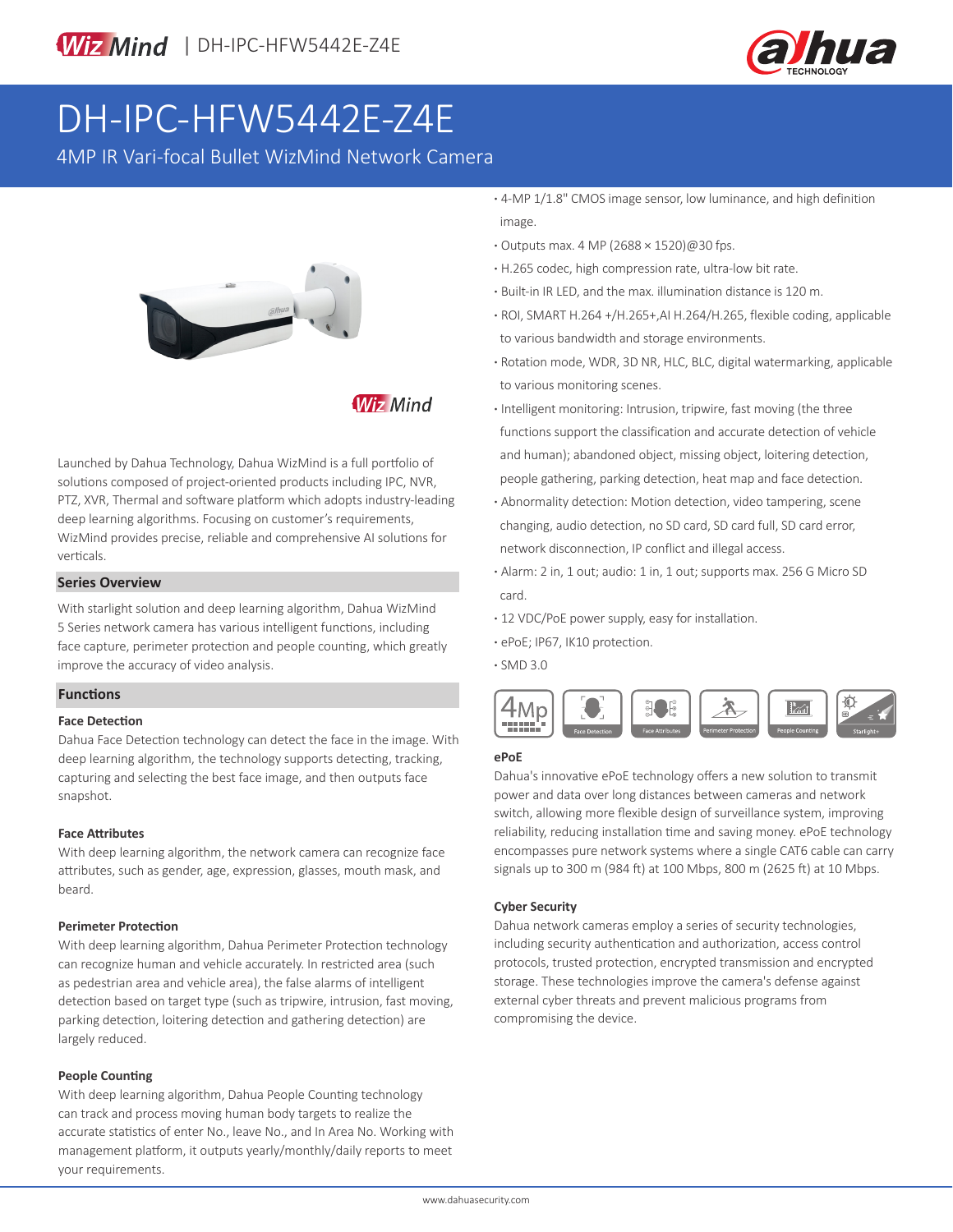#### **Protection (IP67, IK10, wide voltage)**

IP67: The camera passes a series of strict test on dust and soak. It has dust-proof function, and the enclosure can works normal after soaking in 1 m deep water for 30 minutes.

IK10: The enclosure can stand the punch more than 5 times from a 5 kg hammer falling from a height of 40 cm (Impact energy is 20J). Wide voltage: The camera allows ±30% (for some power supplies) input voltage tolerance (wide voltage range), and it is widely applied to outdoor environment with instable voltage.

#### **Technical Specification**

#### Camera

| Image Sensor                 |      | 1/1.8" CMOS                                                                               |                       |                     |                     |
|------------------------------|------|-------------------------------------------------------------------------------------------|-----------------------|---------------------|---------------------|
| Max. Resolution              |      | 2688 (H) × 1520 (V)                                                                       |                       |                     |                     |
| <b>ROM</b>                   |      | 128MB                                                                                     |                       |                     |                     |
| <b>RAM</b>                   |      | 1GB                                                                                       |                       |                     |                     |
| <b>Scanning System</b>       |      | Progressive                                                                               |                       |                     |                     |
| Electronic Shutter Speed     |      | Auto/Manual 1/3 s-1/100,000 s                                                             |                       |                     |                     |
| Min. Illumination            |      | 0.002 lux@F1.6 (Color, 30 IRE)<br>0.0002 lux@F1.6 (B/W, 30 IRE)<br>0 lux (Illuminator on) |                       |                     |                     |
| S/N Ratio                    |      | $>$ 56 dB                                                                                 |                       |                     |                     |
| <b>Illumination Distance</b> |      | 120 m (393.70 ft)                                                                         |                       |                     |                     |
| Illuminator On/Off Control   |      | Auto; Manual; Zoomprio                                                                    |                       |                     |                     |
| <b>Illuminator Number</b>    |      | 3 (IR LED)                                                                                |                       |                     |                     |
| Pan/Tilt/Rotation Range      |      | Pan: 0°-355°<br>Tilt: 0°-65°<br>Rotation: 0°-355°                                         |                       |                     |                     |
| Lens                         |      |                                                                                           |                       |                     |                     |
| Lens Type                    |      | Motorized vari-focal                                                                      |                       |                     |                     |
| Lens Mount                   |      | Module                                                                                    |                       |                     |                     |
| Focal Length                 |      | 8 mm-32 mm                                                                                |                       |                     |                     |
| Max. Aperture                |      | F1.6                                                                                      |                       |                     |                     |
| Field of View                |      | Horizontal: 43°-15°<br>Vertical: 23°-8°<br>Diagonal: 50°-17°                              |                       |                     |                     |
| Iris Control                 |      | Hall                                                                                      |                       |                     |                     |
| <b>Close Focus Distance</b>  |      | W: 2.5 m (8.20 ft)<br>T: 6 m (19.69 ft)                                                   |                       |                     |                     |
| <b>DORI</b><br>Distance      | Lens | Detect                                                                                    | Observe               | Recognize           | Identify            |
|                              | W    | 151.1 m<br>(495.4 ft)                                                                     | 60.7 m<br>(199.1 ft)  | 30.3 m<br>(99.4 ft) | 15.1 m<br>(49.5 ft) |
|                              | Τ    | 400.0 m<br>(1312.3 ft)                                                                    | 160.0 m<br>(524.9 ft) | 80.0 m<br>(262.5ft) | 40.0 m<br>(131.2ft) |
| Smart Event                  |      |                                                                                           |                       |                     |                     |
| <b>IVS</b>                   |      | Abandoned object; missing object                                                          |                       |                     |                     |
| Heat Map                     |      | Yes                                                                                       |                       |                     |                     |

#### Professional, intelligent

| IVS (Perimeter Protection)     | Intrusion, tripwire, fast moving (the three functions<br>support the classification and accurate detection<br>of vehicle and human); loitering detection, people<br>gathering, and parking detection                                                                                                                                                                                                                                                                                                                                   |  |  |
|--------------------------------|----------------------------------------------------------------------------------------------------------------------------------------------------------------------------------------------------------------------------------------------------------------------------------------------------------------------------------------------------------------------------------------------------------------------------------------------------------------------------------------------------------------------------------------|--|--|
| <b>SMD 3.0</b>                 | Less false alarm, longer detection distance                                                                                                                                                                                                                                                                                                                                                                                                                                                                                            |  |  |
| <b>Face Detection</b>          | Face detection; track; snapshot; snapshot optimization;<br>optimal face snapshot upload; face enhancement; face<br>exposure; face attributes extraction including 6 face<br>attributes (gender, age, glasses, expressions, mask, and<br>beard) and 8 expressions (angry, sad, disgusted, scared,<br>surprised, calm, happy, confused); face snapshot set as<br>face, one-inch photo or custom; 3 snapshot strategies<br>(real-time snapshot, optimization snapshot and quality<br>first); face angle filter; optimization time setting |  |  |
| <b>People Counting</b>         | Tripwire people counting; generating and exporting<br>report (day/month); people counting in area; queue<br>management; 4 rules can be set for tripwire, people<br>counting in area and queue management.                                                                                                                                                                                                                                                                                                                              |  |  |
| Smart Search                   | Work together with Smart NVR to perform refine<br>intelligent search, event extraction and merging to event<br>videos                                                                                                                                                                                                                                                                                                                                                                                                                  |  |  |
| Video                          |                                                                                                                                                                                                                                                                                                                                                                                                                                                                                                                                        |  |  |
| Video Compression              | H.265; H.264; H.264H; H.264B; MJPEG (Only supported<br>by the sub stream)                                                                                                                                                                                                                                                                                                                                                                                                                                                              |  |  |
| <b>Smart Codec</b>             | Smart H.265+; Smart H.264+                                                                                                                                                                                                                                                                                                                                                                                                                                                                                                             |  |  |
| AI Coding                      | AI H.265; AI H.264                                                                                                                                                                                                                                                                                                                                                                                                                                                                                                                     |  |  |
| Video Frame Rate               | Main stream: 2688 × 1520@ (1-25/30 fps)<br>Sub stream: D1@ (1-25/30 fps)<br>Third stream: 1080p@ (1-25/30 fps)<br>*The values above are the max. frame rates of each<br>stream; for multiple streams, the values will be subjected<br>to the total encoding capacity.                                                                                                                                                                                                                                                                  |  |  |
| <b>Stream Capability</b>       | 3 streams                                                                                                                                                                                                                                                                                                                                                                                                                                                                                                                              |  |  |
|                                |                                                                                                                                                                                                                                                                                                                                                                                                                                                                                                                                        |  |  |
| Resolution                     | 2688 × 1520; 2304 × 1296; 1080p (1920 × 1080); 1.3M<br>(1280 × 960); 720p (1280 × 720); D1 (704 × 576/704 ×<br>480); VGA (640 × 480); CIF (352 × 288/352 × 240)                                                                                                                                                                                                                                                                                                                                                                        |  |  |
| <b>Bit Rate Control</b>        | CBR/VBR                                                                                                                                                                                                                                                                                                                                                                                                                                                                                                                                |  |  |
| Video Bit Rate                 | H.264: 3 kbps-20480 kbps<br>H.265: 3 kbps-20480 kbps                                                                                                                                                                                                                                                                                                                                                                                                                                                                                   |  |  |
| Day/Night                      | Auto (ICR)/Color/B/W                                                                                                                                                                                                                                                                                                                                                                                                                                                                                                                   |  |  |
| <b>BLC</b>                     | Yes                                                                                                                                                                                                                                                                                                                                                                                                                                                                                                                                    |  |  |
| HLC                            | Yes                                                                                                                                                                                                                                                                                                                                                                                                                                                                                                                                    |  |  |
| <b>WDR</b>                     | 140 dB                                                                                                                                                                                                                                                                                                                                                                                                                                                                                                                                 |  |  |
| Scene Self-adaptation<br>(SSA) | Yes                                                                                                                                                                                                                                                                                                                                                                                                                                                                                                                                    |  |  |
| <b>White Balance</b>           | Auto; natural; street lamp; outdoor; manual; regional<br>custom                                                                                                                                                                                                                                                                                                                                                                                                                                                                        |  |  |
| Gain Control                   | Auto; Manual                                                                                                                                                                                                                                                                                                                                                                                                                                                                                                                           |  |  |
| Noise Reduction                | 3D NR                                                                                                                                                                                                                                                                                                                                                                                                                                                                                                                                  |  |  |
| <b>Motion Detection</b>        | OFF/ON (4 areas, rectangular)                                                                                                                                                                                                                                                                                                                                                                                                                                                                                                          |  |  |
| Region of Interest (RoI)       | Yes (4 areas)                                                                                                                                                                                                                                                                                                                                                                                                                                                                                                                          |  |  |
| Image Stabilization            | Electronic Image Stabilization (EIS)                                                                                                                                                                                                                                                                                                                                                                                                                                                                                                   |  |  |
| Defog                          | Yes                                                                                                                                                                                                                                                                                                                                                                                                                                                                                                                                    |  |  |
| Image Rotation                 | 0°/90°/180°/270° (Support 90°/270° with 4M resolution<br>and lower)                                                                                                                                                                                                                                                                                                                                                                                                                                                                    |  |  |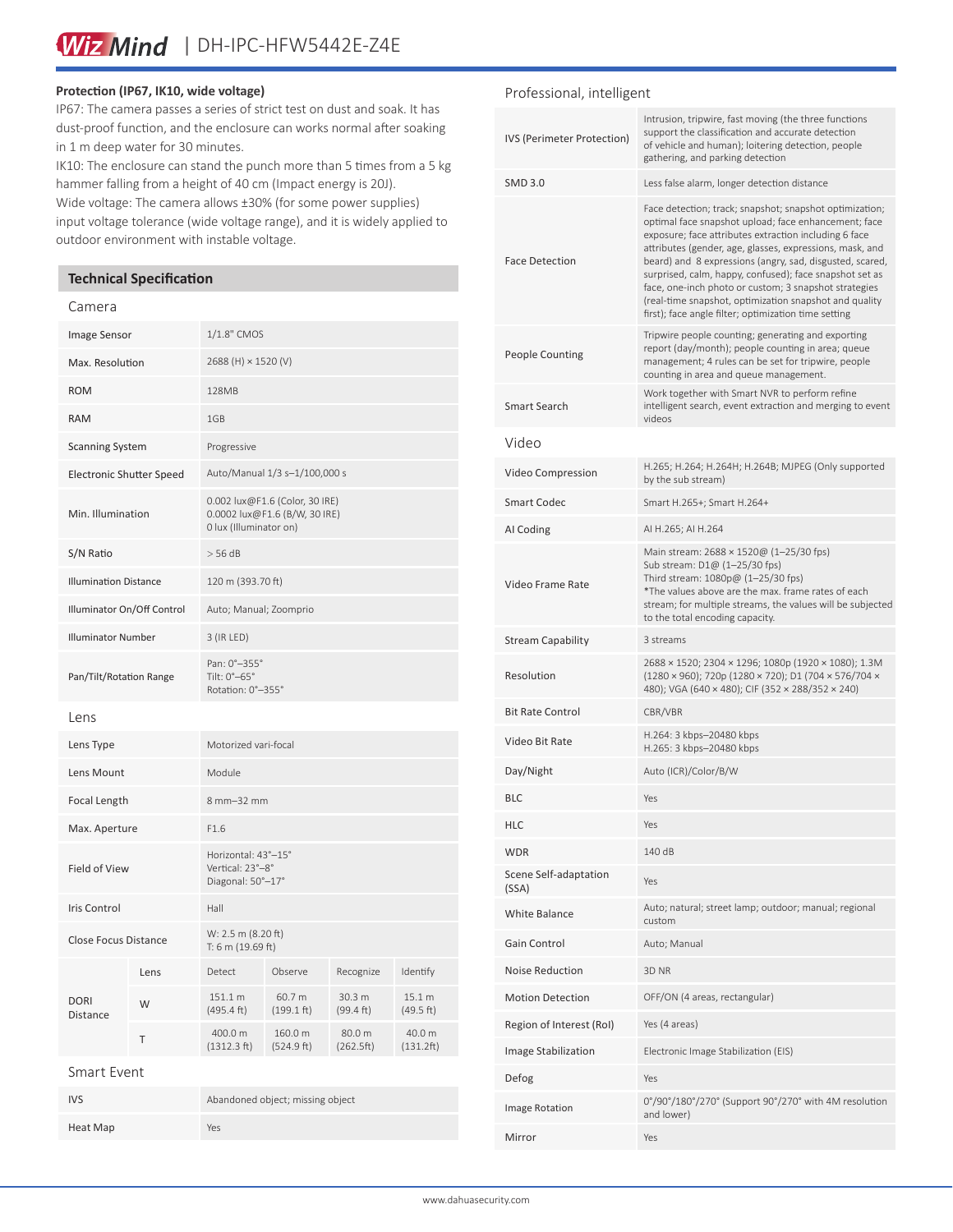## Wiz Mind | DH-IPC-HFW5442E-Z4E

| <b>Privacy Masking</b>       | 8 areas                                                                                                                                                                                                                                                                                                                                                                                                                                                  |  |
|------------------------------|----------------------------------------------------------------------------------------------------------------------------------------------------------------------------------------------------------------------------------------------------------------------------------------------------------------------------------------------------------------------------------------------------------------------------------------------------------|--|
| Audio                        |                                                                                                                                                                                                                                                                                                                                                                                                                                                          |  |
| <b>Audio Compression</b>     | PCM; G.711a; G.711Mu; G.726; G.723                                                                                                                                                                                                                                                                                                                                                                                                                       |  |
| Alarm                        |                                                                                                                                                                                                                                                                                                                                                                                                                                                          |  |
| Alarm Fvent                  | No SD card; SD card full; SD card error; network<br>disconnection; IP conflict; illegal access; motion<br>detection; video tampering; tripwire; intrusion; fast<br>moving; abandoned object; missing object; loitering<br>detection; people gathering; parking detection; scene<br>changing; audio detection; defocus detection; external<br>alarm; face detection; SMD; people counting in area; stay<br>detection; people counting; security exception |  |
| Network                      |                                                                                                                                                                                                                                                                                                                                                                                                                                                          |  |
| Network Port                 | RJ-45 (10/100 Base-T)                                                                                                                                                                                                                                                                                                                                                                                                                                    |  |
| SDK and API                  | Yes                                                                                                                                                                                                                                                                                                                                                                                                                                                      |  |
| <b>Cyber Security</b>        | Video encryption; firmware encryption; configuration<br>encryption; Digest; WSSE; account lockout; security logs;<br>IP/MAC filtering; generation and importing of X.509<br>certification; syslog; HTTPS; 802.1x; trusted boot; trusted<br>execution; trusted upgrade                                                                                                                                                                                    |  |
| Network Protocol             | IPv4; IPv6; HTTP; HTTPS; TCP; UDP; ARP; RTP; RTSP; RTCP;<br>RTMP; SMTP; FTP; SFTP; DHCP; DNS; DDNS; QoS; UPnP;<br>NTP; Multicast; ICMP; IGMP; NFS; SAMBA; PPPoE; 802.1x;<br><b>SNMP</b>                                                                                                                                                                                                                                                                  |  |
| Interoperability             | ONVIF (Profile S/Profile G/Profile T); CGI; Milestone; P2P                                                                                                                                                                                                                                                                                                                                                                                               |  |
| User/Host                    | 20 (Total bandwidth: 80 M)                                                                                                                                                                                                                                                                                                                                                                                                                               |  |
| Storage                      | FTP; SFTP; Micro SD card (support max. 256 GB); NAS                                                                                                                                                                                                                                                                                                                                                                                                      |  |
| <b>Browser</b>               | IE: IE 8 and later<br>Chrome<br>Firefox<br>Safari: Safari 12 and later                                                                                                                                                                                                                                                                                                                                                                                   |  |
| Management Software          | Smart PSS; DSS; DMSS                                                                                                                                                                                                                                                                                                                                                                                                                                     |  |
| Mobile Client                | iOS; Android                                                                                                                                                                                                                                                                                                                                                                                                                                             |  |
| Certification                |                                                                                                                                                                                                                                                                                                                                                                                                                                                          |  |
| Certifications               | CE-LVD: EN60950-1;<br>CE-EMC: Electromagnetic Compatibility Directive<br>2014/30/EU;<br>FCC: 47 CFR FCC Part 15, Subpart B;<br>UL/CUL: UL60950-1; CAN/CSA C22.2 No.60950-1-07                                                                                                                                                                                                                                                                            |  |
| Port                         |                                                                                                                                                                                                                                                                                                                                                                                                                                                          |  |
| Audio Input                  | 1 channel (RCA port)                                                                                                                                                                                                                                                                                                                                                                                                                                     |  |
| Audio Output                 | 1 channel (RCA port)                                                                                                                                                                                                                                                                                                                                                                                                                                     |  |
| Alarm Input                  | 2 channel in: 5 mA 3V-5 VDC                                                                                                                                                                                                                                                                                                                                                                                                                              |  |
| Alarm Output                 | 1 channel out: 300 mA 12 VDC                                                                                                                                                                                                                                                                                                                                                                                                                             |  |
| Power                        |                                                                                                                                                                                                                                                                                                                                                                                                                                                          |  |
| Power Supply                 | 12 VDC/PoE (802.3af)/ePoE                                                                                                                                                                                                                                                                                                                                                                                                                                |  |
| <b>Power Consumption</b>     | Basic: 6.4 W (12 VDC); 6.9 W (PoE)<br>Max. (H.265+three streams+intelligence on+IR on): 7.1 W<br>(12 VDC); 7.9 W (PoE)                                                                                                                                                                                                                                                                                                                                   |  |
| Environment                  |                                                                                                                                                                                                                                                                                                                                                                                                                                                          |  |
| <b>Operating Temperature</b> | $-30$ °C to +60 °C (-22 °F to +140 °F)                                                                                                                                                                                                                                                                                                                                                                                                                   |  |
| <b>Operating Humidity</b>    | $\leq 95\%$                                                                                                                                                                                                                                                                                                                                                                                                                                              |  |

| Storage Temperature       | $-30$ °C to +60 °C (-22 °F to +140 °F)                                           |  |  |
|---------------------------|----------------------------------------------------------------------------------|--|--|
| Protection                | IP67; IK10                                                                       |  |  |
| Structure                 |                                                                                  |  |  |
| Casing                    | Metal + plastic                                                                  |  |  |
| <b>Product Dimensions</b> | 273.2 mm × 95.0 mm × 95.0 mm (10.76" × 3.74" × 3.74")<br>$(L \times W \times H)$ |  |  |
| Net Weight                | $1.11$ kg $(2.45$ lb)                                                            |  |  |
| <b>Gross Weight</b>       | 1.51 kg (3.33 lb)                                                                |  |  |

#### **Ordering Information**

| Type                      | Model                | Description                                              |  |
|---------------------------|----------------------|----------------------------------------------------------|--|
| 4MP Camera                | DH-IPC-HFW5442FP-74F | 4MP IR Vari-focal Bullet WizMind<br>Network Camera, PAL  |  |
|                           | DH-IPC-HFW5442FN-74F | 4MP IR Vari-focal Bullet WizMind<br>Network Camera, NTSC |  |
| Accessories<br>(Optional) | <b>PFA152-F</b>      | Pole mount Bracket                                       |  |
|                           | <b>PFA121</b>        | Junction Box                                             |  |
|                           | <b>PFM321D</b>       | 12 VDC 1A Power Adapter                                  |  |
|                           | LR1002-1ET/1EC       | Single-port Long Reach Ethernet<br>over Coax Extender    |  |
|                           | PFM900-F             | Integrated Mount Tester                                  |  |

#### **Accessories**

#### Optional:





PFA121 Junction Box



PFA152-E Pole Mount Bracket



LR1002-1ET/1EC





Integrated Mount Tester

PFM900-E